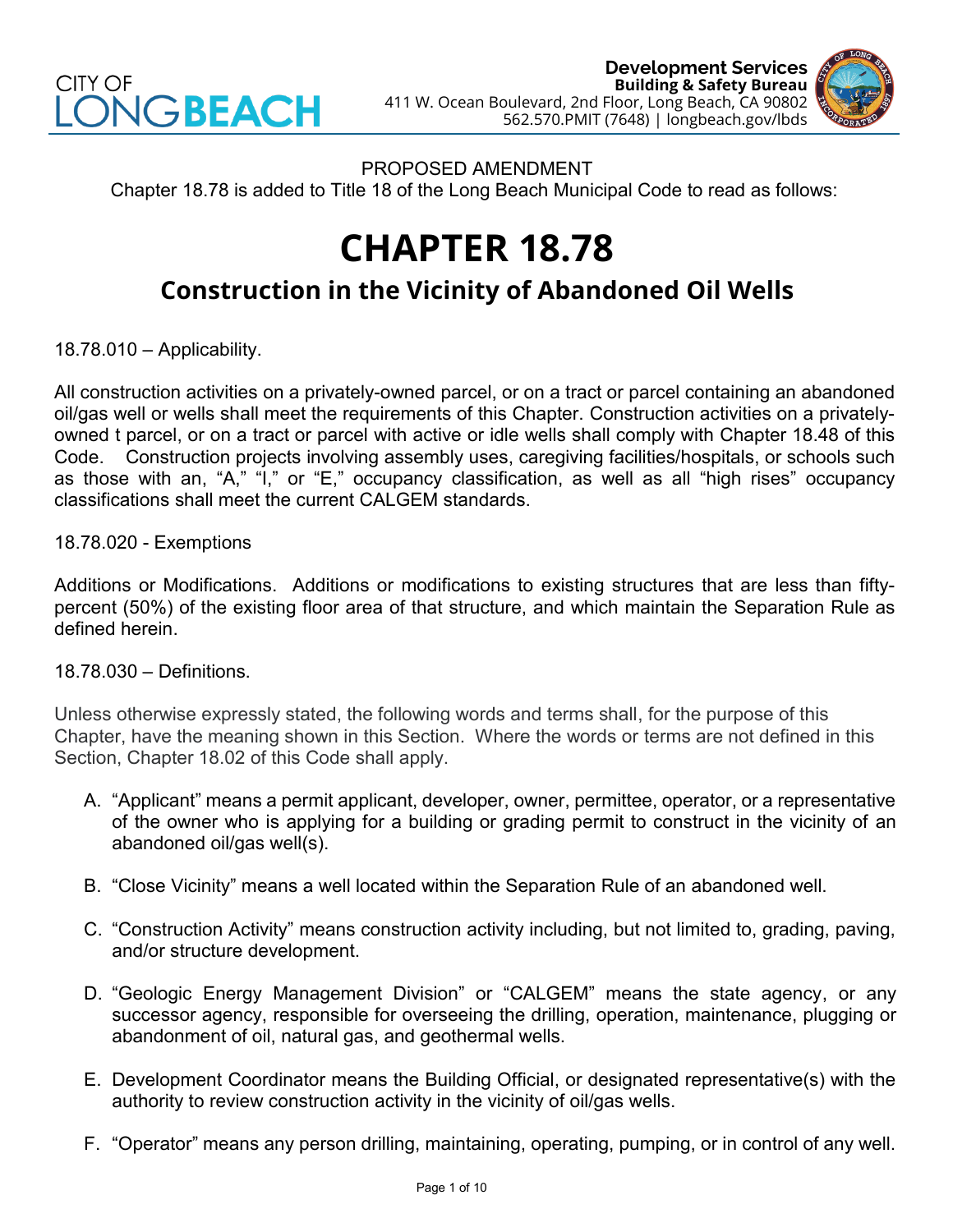- G. "Peer Review" means a consultant/team pre-approved by the City, that is charged with the review of oil/gas well abandonment.
- H. "Permittee" means any person or entity seeking to obtain a permit from the City.
- I. "Project Boundary" means the entire proposed construction site, parcel or tract, including the entire area of each and every site, parcel, or tract involved.
- J. "Qualified Professional" means a petroleum engineer currently registered in the State of California and possessing experience in oil/gas well abandonment.
- K. "Separation Rule" means providing ten (10) feet of separation on two sides of the well, fifty (50) feet of separation on the third side of the well, and the remaining side of the well open with an unobstructed vertical clearance for well service and rig access.

A well will meet the Separation Rule if it meets the above definition, or if the applicant can demonstrate to the Development Coordinator that the proposed project will maintain appropriate and safe standard/conventional rig access to the well.

### 18.78.040 –Prerequisites

Applicants shall complete the following prerequisite items prior to applying for a grading or building permit for construction within the project boundary.

- A. Entitlements. Obtain all of the required land use entitlements of Title 21 (Zoning).
- B. Identify all active, idle, or abandoned wells within the project boundary and all offsite active, idle, or abandoned wells within one hundred (100) feet t of the proposed onsite structure(s).
- C. Construction Site Well Review. Complete and submit a Construction Site Well Review (CSWR) Application to CalGEM.
- D. Well Safety Evaluation. Prepare a Well Safety Evaluation per Section 18.78.050.
- E. Leak test Inspection Request. Submit a leak test inspection request to the Development Coordinator per Section 18.78.110.
- 18.78.050 Well Safety Evaluation Submittal requirements.

A well safety evaluation report shall be submitted to Development Coordinator for wells within the project boundary and off-site wells within one hundred (100) feet of any proposed structure(s). The report shall include the following:

A. Well Status Report. Well Status Report by CALGEM, or any successor agency, must be current to within the last twelve (12) months of formal project submittal to Plan Check and be inclusive of all relevant well work. A duplicate of the entire data package submitted to CALGEM shall also t be submitted to the Development Coordinator.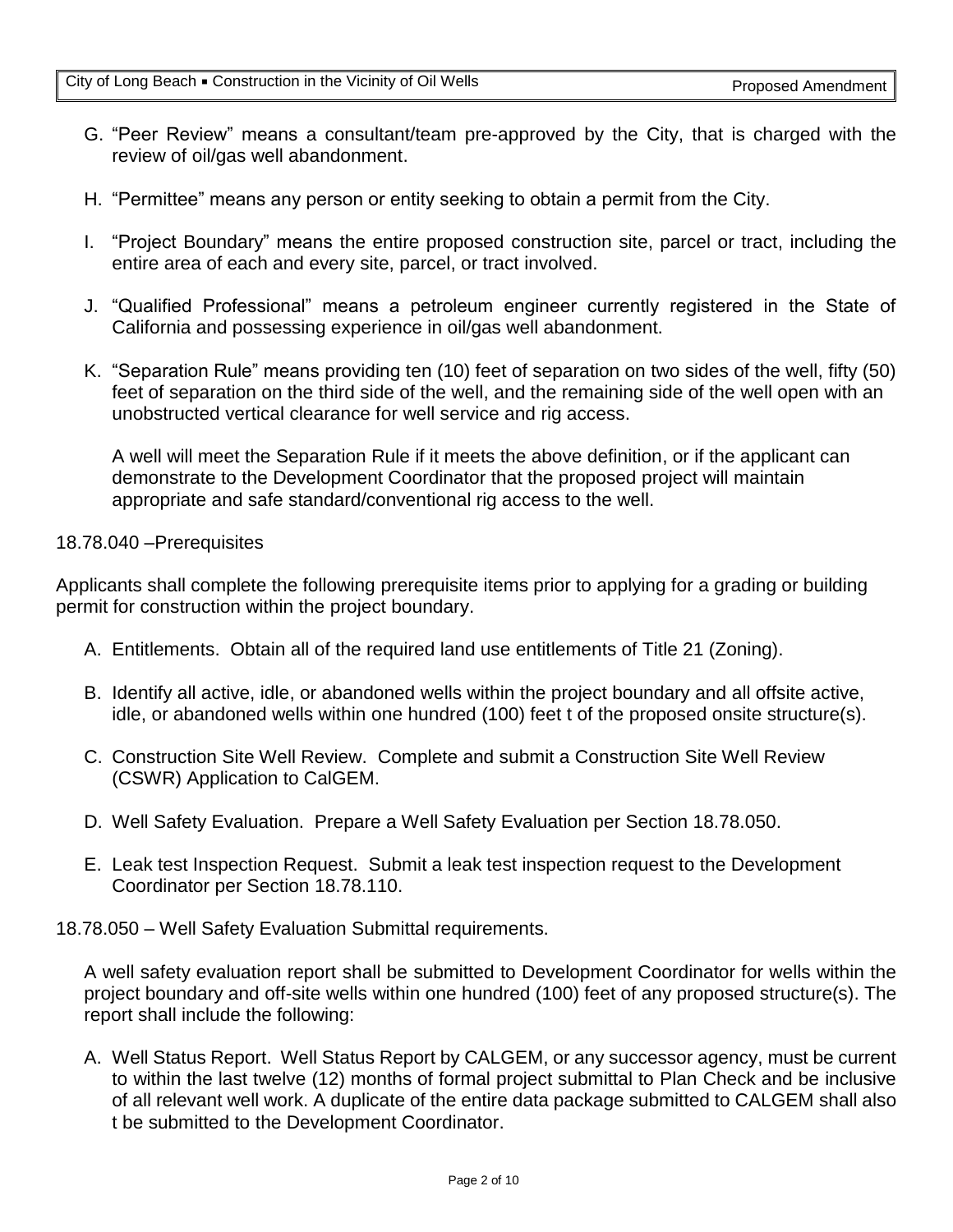- B. Well Exhibit. A Well Exhibit shall be submitted to the Development Coordinator for review. The Well Exhibit shall contain of the following elements:
	- 1. Site plan that illustrates all active, idle, or abandoned wells and the location and function of all existing and proposed development, including, but not limited to, paved surfaces, auxiliary structures, and occupied structures within the property boundary. Off-site wells within one hundred (100) feet of a proposed structure shall also be shown on the site plan.
	- 2. For wells within the property boundary:
		- i. Diagram and description of any wells' drill rig accessibility within twenty- four (24) hours of any emergency. Compliance with the Separation Rule shall be clearly shown. If inaccessible within twenty-four (24) hours, a detailed written plan to provide access, including an approximate minimum time when access will be provided shall l also be required.
		- ii. Results of leak testing: Applicant will perform leak test in accordance with Section 18.78.110.
- C. Oil Well Assessment: An oil well assessment shall be submitted for all wells not abandoned to current CalGEM, or successor agency, standards that are located within the project boundary and/or within one hundred (100) feet of a proposed onsite structure. The oil well assessment shall include:
	- i. A Well bore diagram for each well.
	- ii. The Well bore diagram shall include:
		- 1. Well diameter;
		- 2. Casing and liner specifications and setting depths;
		- 3. All cementing operations, including calculations of cement volumes;
		- 4. Depths of various hydrocarbon zones and fresh-saltwater interfaces; and
		- 5. Any other data required to analyze the current conditions of the well, including casing recovery operations and the presence of debris in the well hole.
- D. Off-site wells within one hundred (100) feet of a proposed onsite structure: If information on a well is unavailable, wells shall be considered active in accordance with Chapter 18.48 of the Long Beach Municipal Code.

E. Wells inaccessible by an emergency rig within twenty-four (24) hours will require further evaluation in accordance with Section 18.78.080.

18.78.060 – Well Abandonment Request

- A. Equivalency Request. An Equivalency Standard Request shall be submitted to the Development Coordinator for wells not abandoned to the current CALGEM standards, and which are affected by Construction Activity. The Request shall include the following:
	- 1. Statement. A written statement setting forth the basis for the request and substantiating any claim of impracticality or hardship, for Code modification or a finding of equivalency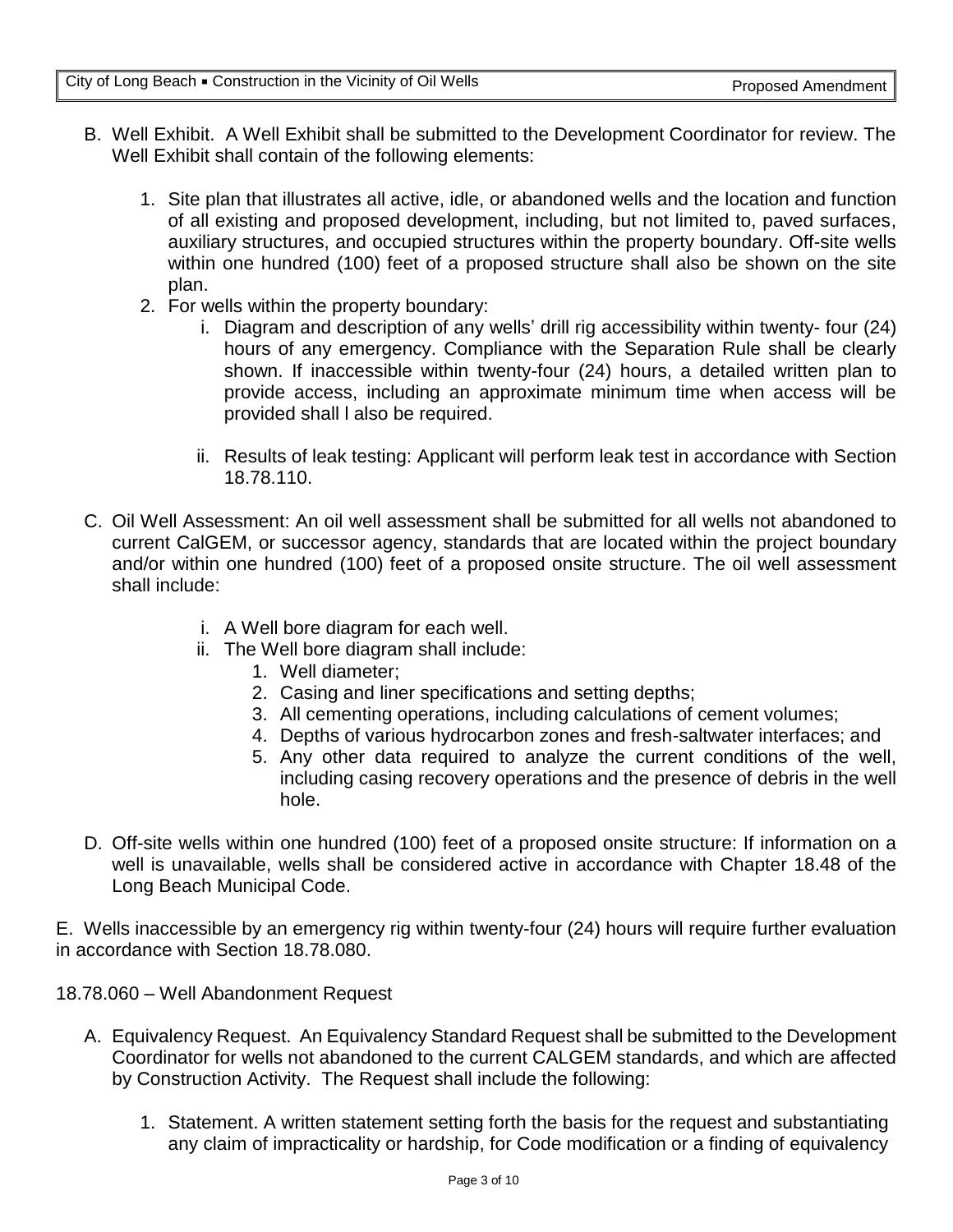to Code requirements for any proposed alternative materials, design, or methods of abandonment or equipment.

- 2. Any additional relevant information regarding the property, including nearby water injection wells, faults, floodplains, tsunami and/or seiche zones, landslide, or seismic consideration(s).
- 3. Leak test results in accordance with Section 18.78.120.
- 4. Long-term Safety Evaluation pursuant to Section 18.78.090, for any development proposing to build in close proximity to, or over an abandoned well(s).
- 5. The Report shall be stamped, signed, and dated by a Qualified Professional.
- B. Review. The Development Coordinator shall have the authority to approve the well(s) "as-is," impose conditions in accordance with Section 18.78.220, or approve the Well Abandonment Equivalency request and allow the well(s) to be abandoned in accordance with this Section, or deny the Well Abandonment Equivalency request if the City is not able to verify the information provided in the report.
- C. Wells within the project boundary and unaffected by Construction Activity, which are not abandoned to any approved current or prior CALGEM standard, may be required to undergo review by the Development Coordinator. The Development Coordinator shall have the authority to approve the well(s) "as-is," or approve alternative abandonment methods or impose development conditions.

#### 18.78.070- Equivalency Abandonment Standard

Construction proposed over, or within close proximity to, abandoned wells shall not be permitted unless the Development Coordinator has determined that the well(s) has been abandoned in accordance with CALGEM, or any successor agency's current abandonment standards or to the City's equivalency standards. Equivalency abandonment requests must be reviewed and approved in accordance with Section 18.78.060 prior to abandonment, and in accordance with the following equivalency standards:

- 1. A cement plug located at the depth of the last oil/gas zone produced from the well. All perforations shall be plugged with cement, and the plug shall extend at least 100 ft above the top of a landed liner, the uppermost perforations, the casing cementing point, the water shut-off holes, or the oil or gas zone, whichever is higher. If wellbore conditions prevent placement of the plug at the depth of the last zone produced from the well, approximately one hundred (100) feet of cement shall be placed inside and outside of the casing above (but as close as possible to) the last zone produced from the well, but no higher than the base of fresh water zone.
- 2. A cement plug located at the depth of the base of the freshwater zone in the well. If there is cement behind the casing across the fresh-saltwater interface, a one hundred (100) foot depth cement plug shall be placed inside the casing across the interface. If the top of the cement behind the casing is below the top of the highest saltwater sands, squeeze-cementing shall be required through perforations to protect the freshwater deposits. In addition, a one hundred (100) t foot cement plug shall be placed inside the casing across the fresh-saltwater interface.
- 3. A cement plug located at the surface. The hole and all annuli shall be plugged at the surface with a cement plug extending at least fifty (50) feet from the top of the cut-off well casing.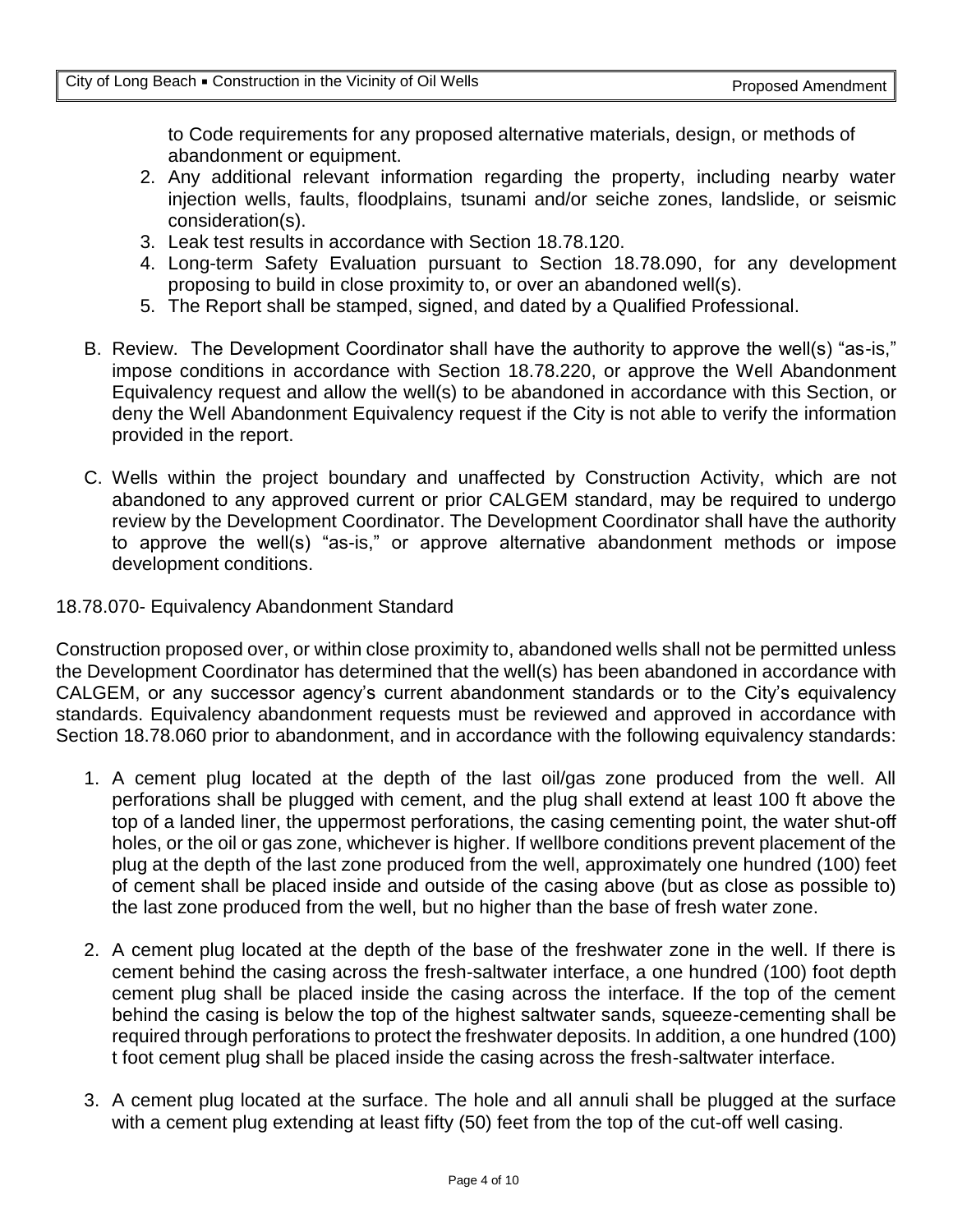- 4. Leak Test. Perform leak testing per Section 18.78.120.
- 5. Vent Cones. Install a vent cone in accordance with Section 18.78.140.
- 6. Indemnity Agreement and Declaration of Covenant. Submit and execute an Indemnity Agreement per Section 18.78.200 and a Declaration of Covenant per Section 18.78.210.
- 7. Upon receipt of the City's approval per Section 18.78.220, the Applicant may obtain the required permit(s) in accordance with City's Building Code requirements.

18.78.080--Wells not accessible

- A. Access. Due to the uncertainty of future conditions, applicants are encouraged to provide rig access when proposing to develop in close proximity to, r or over wells.
- B. Methane Mitigation. Wells with limited or no access shall l be required to provide methane mitigation in accordance with Chapter 18.79 for construction projects being developed in close proximity to, or over wells, with no or limited rig access.
- C. Confirmation. If the City cannot verify the well abandonment to either CALGEM's current standard or the City's equivalency standard, the well shall be abandoned so that the well passes the leak test and the well shall remain assessible for future testing and no building development shall occur in close proximity to or over the well.
- 18.78.090 Long-term safety evaluation.
	- A. Purpose. Development projects with structures in close proximity to, y or over an abandoned well shall submit a Long-term safety evaluation.
	- B. Submittal. The Long-term safety evaluation shall provide a justification for lack of rig access.
- 18.78.100 Above-well head mitigation.

The Applicant's Qualified Professional shall submit mitigation plans for Development Coordinator review in compliance with the City Standards for the well cone and vent system. The location of the well(s) and the associated vent piping system shall be noted on the site plan and the foundation plan, in addition to pages dedicated to the well protection system.

18.78.110 – Leak test request.

A leak test request shall be submitted to Development Coordinator setting forth the following:

- 1. Well Name;
- 2. API Number;
- 3. Location (northing, easting);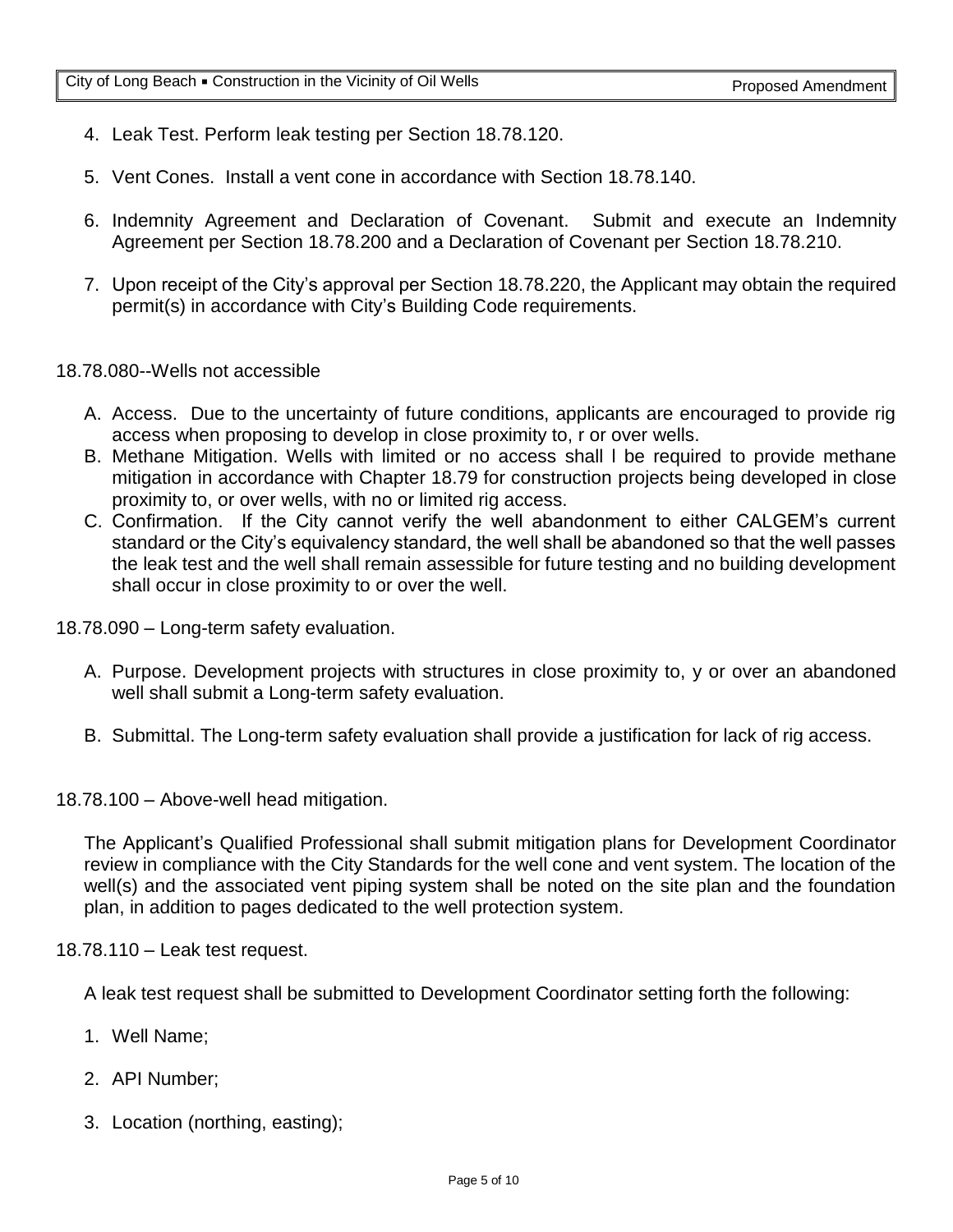- 4. Equipment to be used in leak testing;
- 5. Firm name, qualifications, certification and/or license information to perform leak testing; and
- 6. Signature of Applicant.

18.78.120 – Leak testing.

- A. Examination. Abandoned wells shall be tested for gas leakage and visually inspected for oil leakage.
- B. Detector. A leak test shall be completed utilizing a portable gas detector approved in advance by the Development Coordinator and submitted under the oversight of the Qualified Professional. A portable gas detector calibration form shall be provided to the Development Coordinator for inclusion in the leak test observation report.
- C. Leaking Well. A well shall be considered leaking if the meter reading is greater than (fivehundred) (500) parts per million (ppm) as observed by the Development Coordinator and/or CALGEM representative. If wells are found to be leaking, there shall be a diligent attempt to abandon the wells to current CALGEM well abandonment standards. If the meter reading is between fifty (50) and five-hundred (500) parts per million (ppm), the Development Coordinator shall l review the test results with the well exhibit and may require structure offsets and/or a higher-level of methane mitigation design in accordance with Chapter 18.79.
- D. Metal top plate. Following a successful leak test, a metal top plate shall be immediately welded by a licensed welder in the presence of the Development Coordinator and/or CALGEM representative (per CALGEM requirements).
- E. Site Restoration. Following all testing and inspection, the test area shall be returned to its previous state and fencing may be required around the area or the entire site, in accordance with Title 14, Division 2, Chapter 4, Subchapter 3, Article 3, Section 1775 of the California Code of Regulations.
- F. Vent Risers and Vent Cones. Vent risers and vent cones shall be installed in accordance with Sections 18.78.140 and 18.78.160 prior to completing any site grading activities.
- G. Inspections.
	- 1. Inspections shall be performed by the Development Coordinator during leak testing, metal plate welding, and vent cone installation and completion.
	- 2. Inspections must be scheduled at least two (2) business days in advance.
	- 3. Cone and riser installation shall be observed and inspected by Development Coordinator.
- H. Observation Report. The Development Coordinator will review the leak test observation report documenting the date, time, and summary of the testing certified by the Qualified Professional.

18.78.130 – Site Clean-Up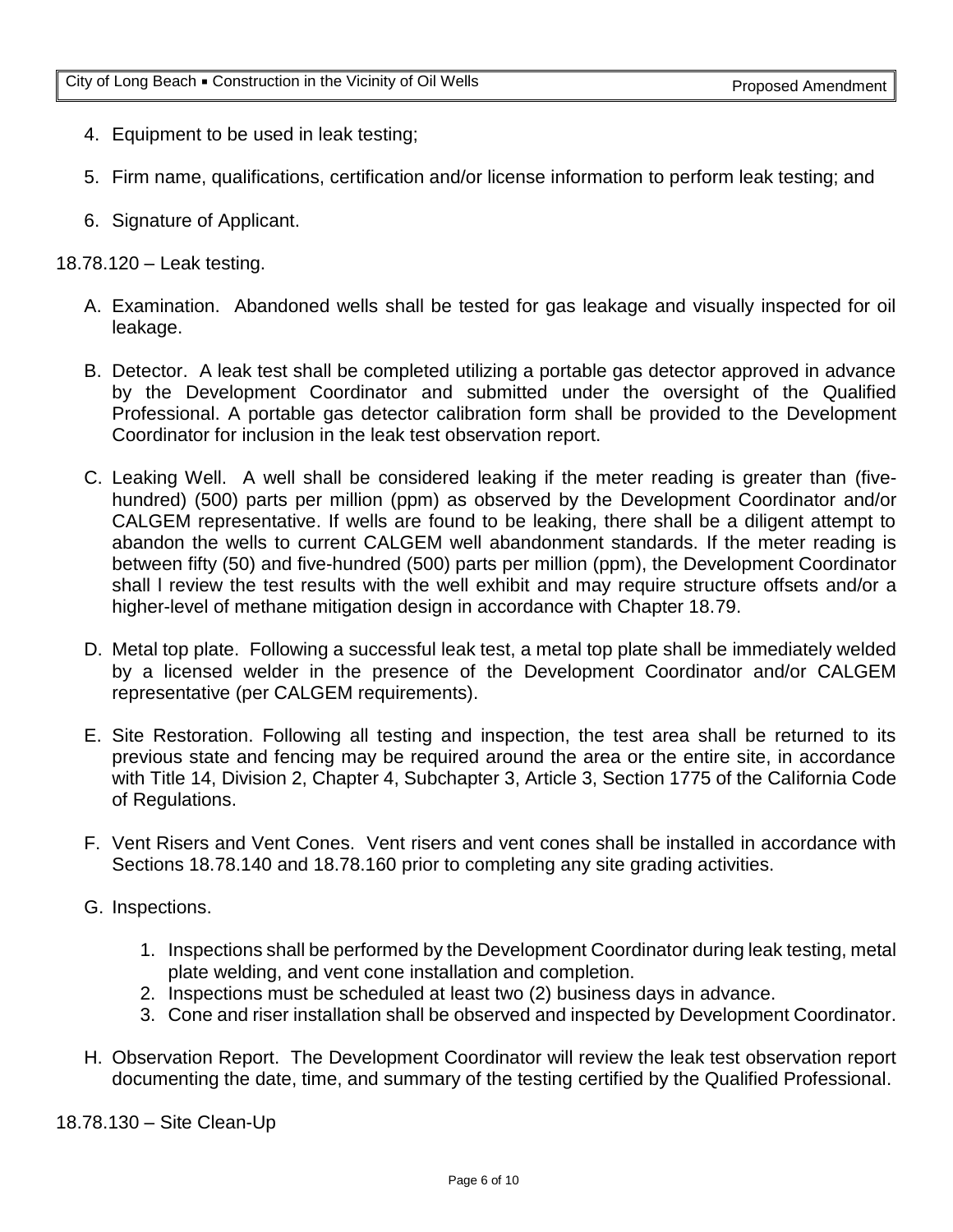Any potential site cleanup shall be under the direction of City of Long Beach Health Officer or designee, and grading and compaction around the well head shall be per the grading permit requirements of the City.

- 18.78.140 Vent cone.
	- A. Purpose. Well vent cones are designed to accumulate potential hazardous and explosive gasses that travel through well casings to the ground surface and vent them to an approved location.
	- B. Design. Vent cones shall be of a type and design approved by Development Coordinator. The design and installation shall be in conformance with applicable codes, such as the current adopted edition of the California Building Code, Mechanical Code, Plumbing Code, and any additional City standards. Any design not in conformance with this specification shall t be approved, stamped, and signed by a Qualified Professional Engineer licensed in the State of California.
	- C. Size. The vent cone has a minimum four (4) foot diameter extending a minimum of two (2) feet above the abandoned well cap and backfilled with three quarter (3/4) inches of gravel.

18.78.150 – Horizontal pipes.

- A. Purpose. Horizontal piping may be necessary to route the vent riser to an appropriate location outside of a building footprint or away from hazardous aboveground locations.
- B. Standards. Horizontal vent piping shall conform to the following requirements:
	- 1. Horizontal piping connecting the vent cone to the vent riser shall be non-perforated and sloped one percent (1%) down towards the vent cone to provide for drainage and cleanout of pipe;
	- 2. The pipe shall be placed in a sanded trench with a minimum cover of two (2) feet t. These horizontal runs shall be provided with a fourteen (14)-gauge solid strand, yellow insulated utility locator wire installed directly above the well-vent pipe; and
	- 3. Proposed construction material for horizontal pipes shall be submitted to the City in the Mitigation Plan for review.

18.78.160 – Vent risers.

- A. Design. Vent risers can standalone or be integrated into the proposed design.
- B. Standards. Vent riser pipes shall comply with the following requirements:
	- 1. Vent riser pipe shall have a minimum diameter of 2 in.
	- 2. The point of gas emission of flag pole vents shall be located at the very top of the pole, which shall be provided with a screened rain guard.
	- 3. The flag pole vents shall be positioned as below: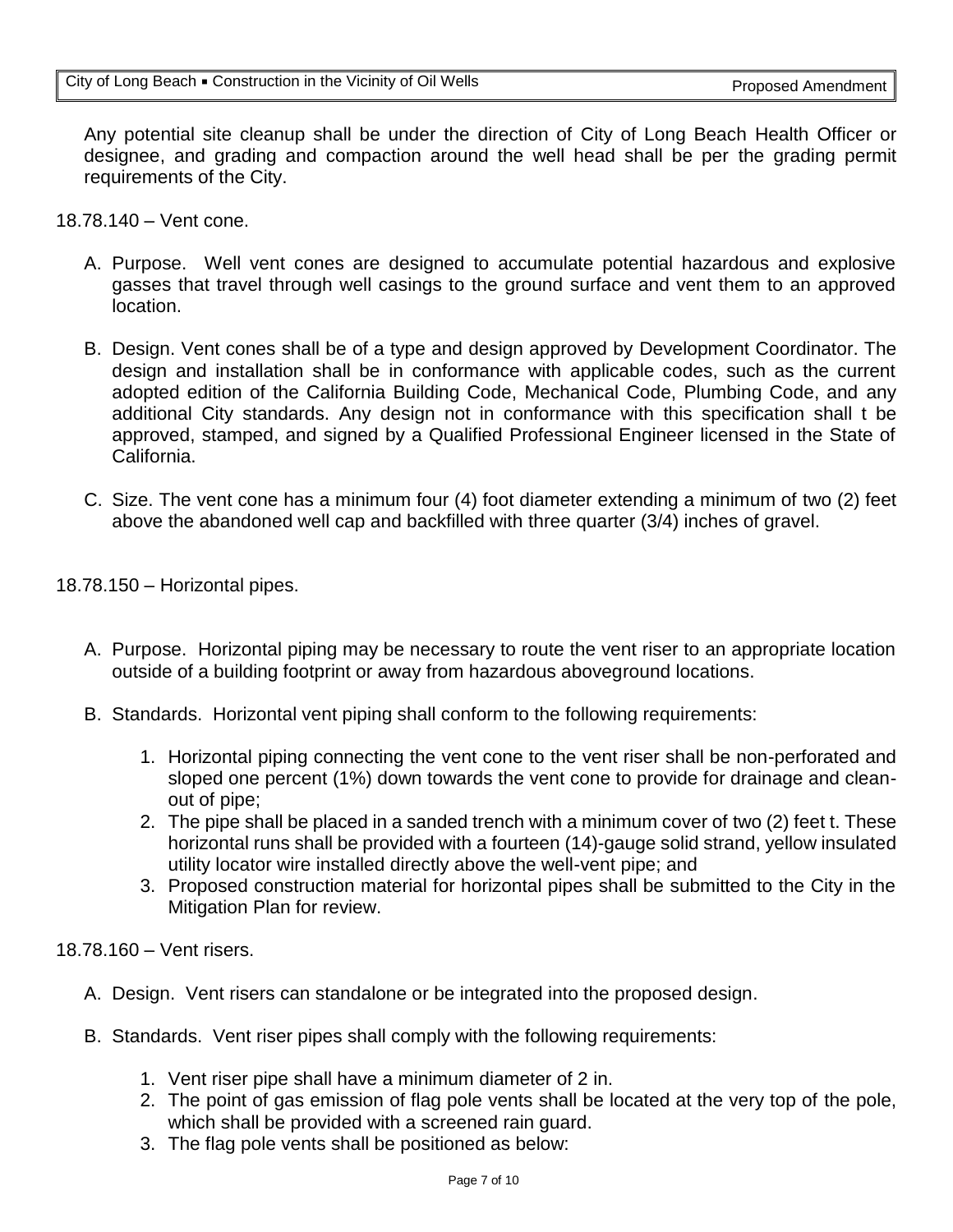- i. Ten (10) ft above grade;
- ii. A minimum of one (1) foot t above a roof line;
- iii. Ten (10) ft away and three (3) feet above any fresh air intake or opening into a building; and
- iv. Three (3) ft away from the property line.
- 4. Flag pole vents shall be clearly and permanently marked/labeled with the words: "Caution methane gas in pipe. No smoking or sparks within twenty (20) feet. "If damaged immediately notify Fire Dept. – Dial 911.
- 5. Flag pole vents shall be fitted with a one in. sampling port, located between two (2) to four (4) ft above grade, near the base of the pole. The sampling port must be labeled with a permanent sign with the words: "CAUTION METHANE GAS TEST PORT."
- 6. Whenever abandoned well casings must be vented to a structure, such venting shall comply with the most current requirements of methane gas mitigation (i.e., electrical classifications, vent spacing, outlet spacing, etc.).
- 7. Abandoned well casings that are vented to structures shall not be vented in any way that penetrate the building's "structural envelope."
- 8. Abandoned well casings that are vented to structures shall have the vent pipes securely attached to the outside of an exterior wall.
- 9. Whenever abandoned well casings must be vented within a structure, detailed plans of the proposed venting system shall be submitted to the City, together with a justification for the venting, for review and approval by the Development Coordinator prior to any building permits being issued.
- 10.If necessary for aesthetic purposes, the vent pipe may be located in an ''exterior vent riser chase," which must be designed by a Qualified Engineer.
- 11.The vent pipe may also be attached to self-supporting satellite structures such as light standards, signage, or patios.
- 12.Well vents shall be leak tested in accordance with Section 712 of the California Plumbing Code.
- 18.78.180 Methane mitigation.

Building construction projects shall be mitigated in accordance with the requirements of Chapter 18.79.

18.78.190 – Exposure Period.

- A. Exposure period. If an oil well is abandoned through the City's Equivalency Standards, the associated leak testing is valid for the duration of one (1) year.
- B. Significant event. A leak test shall be performed in accordance with Section 18.78.120 if the site experiences a significant event such as an earthquake, flooding, fire or other natural or manmade events.
- C. Project Delay. Construction delays of more than a year will require the owner/operator to perform a leak test pursuant Section 18.78.120.
- D. Speculative projects. Proposals to abandon a well in accordance with the City's equivalency process, but without a proposed development shall be permitted in accordance with this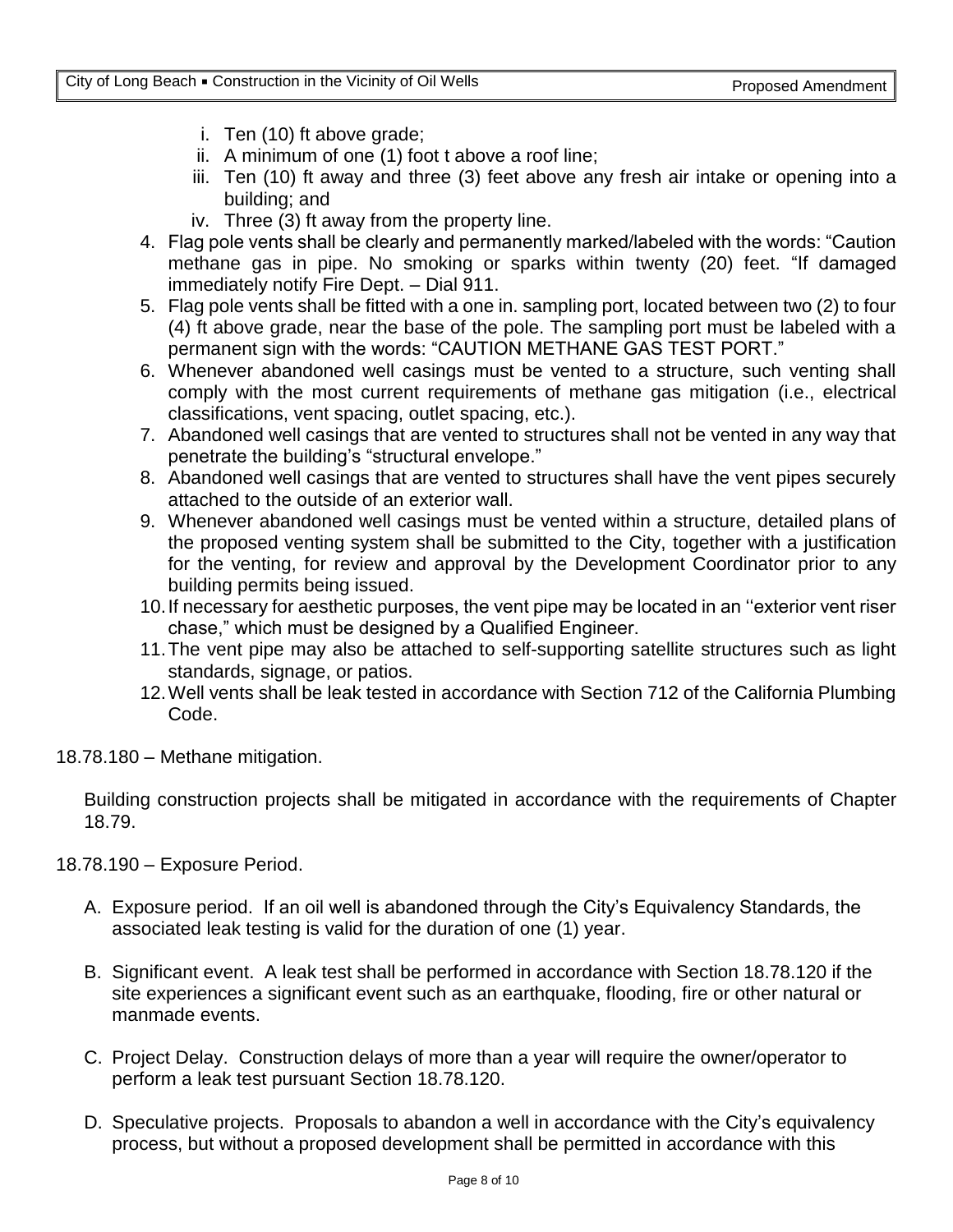Chapter. The Indemnity Agreement and Declaration of Covenant shall be filed prior to issuance of the Well Abandonment Approval Notice.

18.78.200 – Indemnity Agreement.

Upon project plan approval, the Applicant shall fully execute and record an "Indemnification for Construction in the Vicinity of Abandoned Oil Wells" in a format required by the City, and approved by the City Attorney's Office for any wells that do not meet the current (at the time of property development) CALGEM standards for abandonment and/or maintenance accessibility and building separations.

18.78.210 – Declaration of covenant.

Prior to final approval of any grading or building permit for development within the close proximity to, or over a former oil/ gas well, the permittee shall record a declaration of covenant, in a form subject to the review and approval of the City Attorney, putting future owners and occupants on notice of the following: the existence of abandoned oil wells on the site; that the wells within the site have been leak tested and found not to leak based on the date that testing was performed; acknowledgment that CALGEM may order the re-abandonment of any well should it leak in the future; acknowledgment that CALGEM does not recommend building over wells; and releasing and indemnifying the City for issuing project permits or granting any approvals. The covenant shall run with the land, apply to future owners, and may only be released by the City in writing. The Declaration of Covenant shall be recorded with the County Recorder's Office prior to the issuance of any permits. .

18.78.220 – Notice of Well Abandonment.

- A. Well Abandonment Request and Equivalency Standard Review. The Development Coordinator or designee, including, but not limited to, the City's Peer Review consultant, shall review the Well Safety Evaluation report and other relevant information provided by the applicant for well/s that are submitted for Well Abandonment Request and Equivalency Standard consideration in order to determine if the well abandonment is adequate to prevent hydrocarbons from reaching the surface of the well. The determination shall be based on, at a minimum, a review of a history of all work performed on the well, and an independently constructed detailed wellbore diagram showing the current condition of the well.
- B. Safety Assessment Letter. The Development Coordinator or designee, including, but not limited to, a Peer Review Consultant, shall provide a Safety Assessment Letter based on provided\relevant project documentation to determine if the well(s) abandonment complies with the equivalency abandonment standard.
- C. Inspections. Field inspections for the well abandonment will be based on receiving a final CALGEM approval letter for wells that will be abandoned to current CALGEM standards. For a well abandonment that will be submitted through the City's "Equivalency Standards", a certification letter shall be required from the project Qualified Professional Engineer.